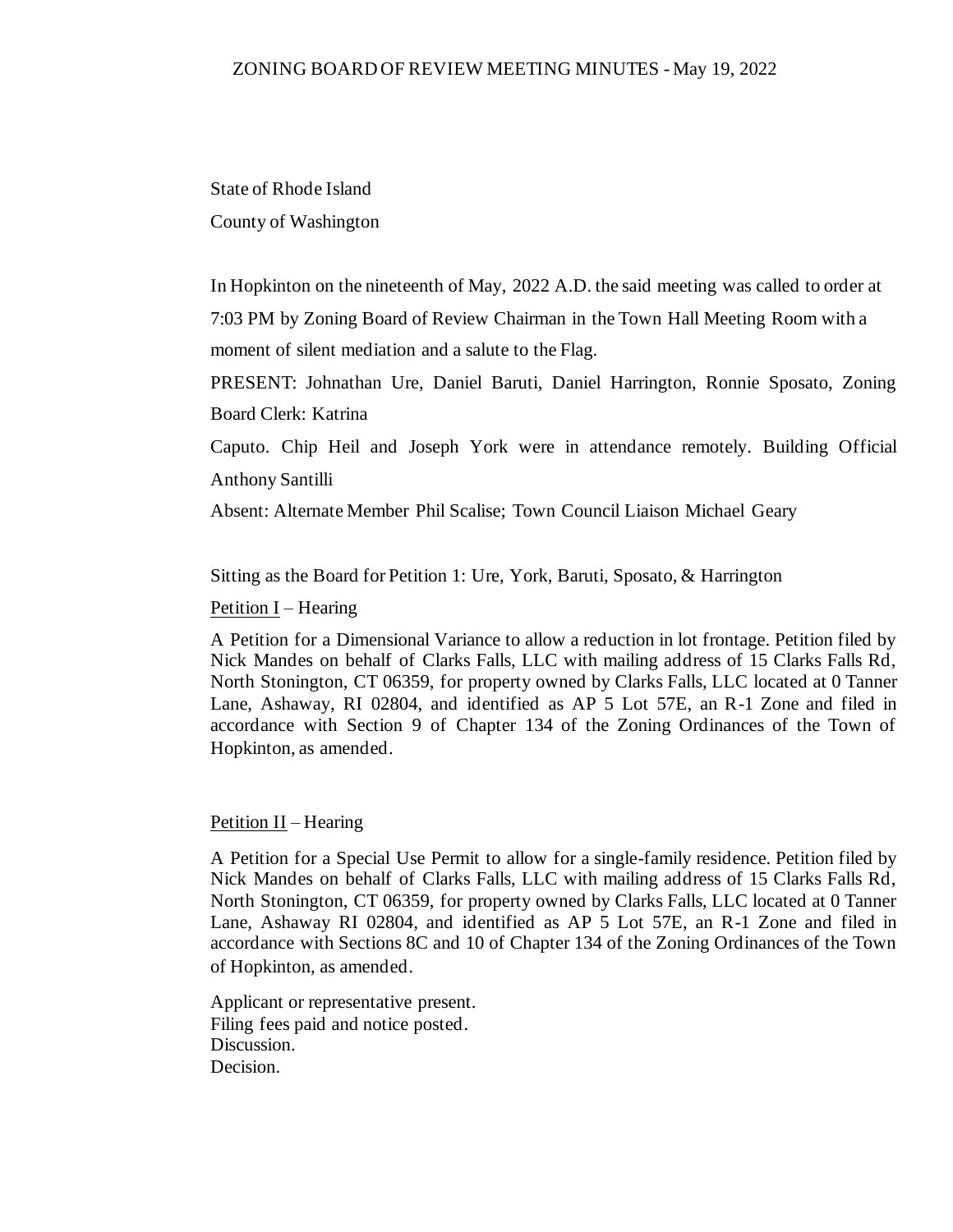Chairman Ure explains the applicant has requested a continuance to the Zoning Board of Review meeting on July 21, 2022.

# A MOTION WAS MADE BY MEMBER SPOSATO AND SECONDED BY MEMBER HARRINGTON TO CONTINUE THE APPLICATION UNTIL THE ZONING BOARD OF REVIEW MEETING ON JULY 21, 2022. ALL WERE IN FAVOR.

#### SO MOVED

Petition III Determine completeness of application/consider waivers

A petition for a Dimensional Variance request relief from front and side yard setbacks for construction of a new building compatible with current use. Petition filed by Jeffrey Duscha with mailing address 109 Woodville Alton Rd, Hope Valley, RI 02832 for property owned by Jeffrey Dushca and Michelle Hoyt located at 493 Main St, Hopkinton, RI 02833, and identified as AP 26 Lot 15 RFR-80 Zone and filed in accordance with Section 9 of Chapter 134 of the Zoning Ordinances of the Town of Hopkinton, as amended.

Petition IV – Determine Completeness of application/consider waivers

A petition for a Special Use permit to allow for construction of a new building and an expansion of the current use. Petition filed by Jeffrey Duscha with mailing address of 109 Woodville Alton Road, Hope Valley RI 02832, for property owned by Jeffrey Duscha and Michele Hoyt located at 493 Main Street, Hopkinton RI 02833 identified as AP 26 Lot 15, an RFR-80 zone and filed in accordance with Sections 8C and 10 of Chapter 134 of the Zoning Ordinances of the Town of Hopkinton, as amended. Applicant or representative present. Discussion. Decision.

Chairman Ure explains when both a Dimensional Variance and a Special Use application are both requested, the checklist used is typically the Special Use Permit checklist since it is more inclusive.

CHECKLIST ITEM A: Three (3) copies of a site prepared by, and signed and stamped by, a professional engineer or professional land surveyor at a scale of no less than one (1) inch  $=$  forty (40) feet clearly showing:

- Name and address of property owner(s)
- Date, north arrow, graphic scale, lot dimensions and area
- Plat & lot, zoning district(s) and setbacks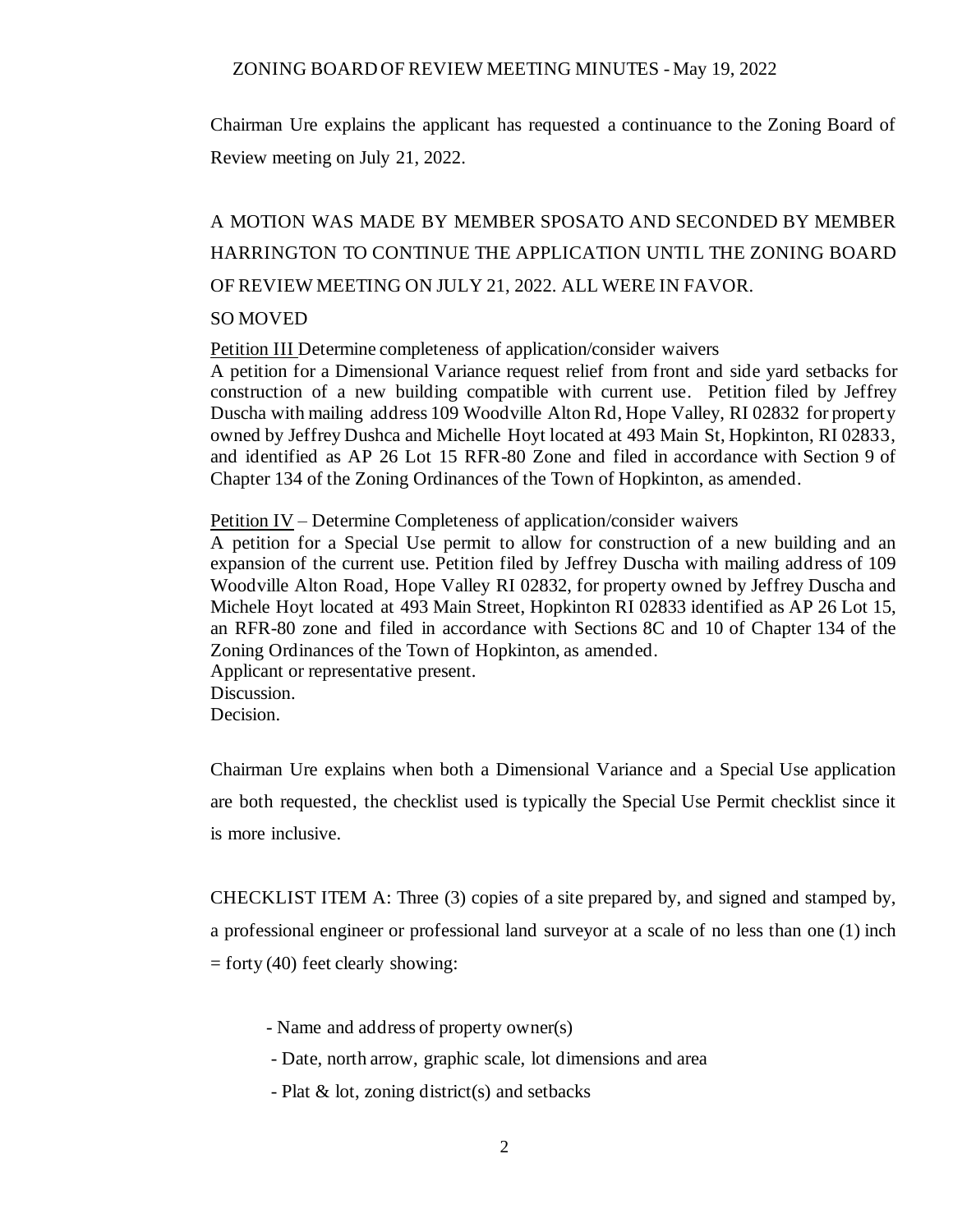- Existing and proposed structures, and their relationship & distances from lot boundary lines

- Existing and proposed parking areas and walkways

- Existing and proposed landscaping, as it relates to the request

- Existing streets, 911 address, wells, septic system

- List of names and address of all property owners within 200 feet of subject property

- Any peculiar site conditions or features

Member Sposato states the plan provided to the Board is in the name of the previous property owner. Member Harrington states the septic on the site map appears to have been marked up by Richard Green who is now deceased. Chairman Ure asks other members of the Board if they want to require a surveyor to produce a site map since the provided plan has hand-drawn additions to it. Member Harrington asks the applicant if there is as stone wall along the boundary. Mr. Duscha confirms there is. Member Harrington states the plan provided shows the stone wall is marked as the boundary and is satisfied that a boundary is evident for the purposes of the application.

Chairman Ure asks Jeffery Duscha to add his name, his mailing address, and the 911 address to the map.

Member Baruti states amendment is needed to add setbacks and zoning districts to the site plan. Chairman Ure says the existing and proposed structures and the relationship to the lot boundary also need to be added to the plan. Chairman Ure states that on the site map a lot of the existing structures and their relationships to the boundaries aren't there.

Member Harrington states the plan does show a parking area for the existing building, but isn't sure if what's shown on the map is what's proposed or if it's currently existing. Chairman Ure states there are no walkways on the map. Member Sposato states currently there are no walkways on the property. Chairman Ure explains the parking lot shown on the map isn't proposed, it is the current parking lot.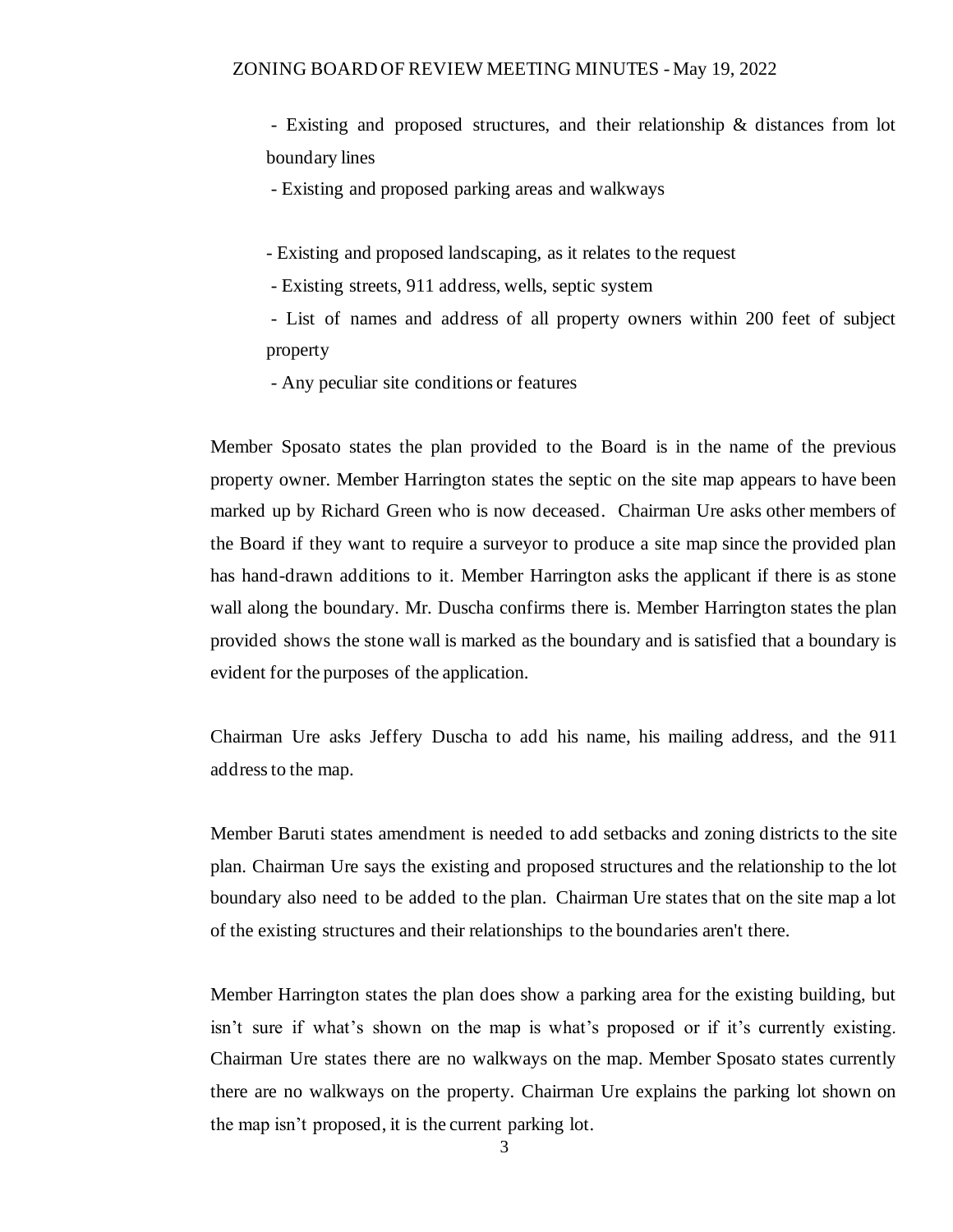Member Harrington states the septic system takes up the bulk of the space of the lot and the applicants are trying to work around that peculiar site feature. Chairman Ure agrees and states the shape of the lot is also irregular.

Chairman Ure clarifies the additions that need to be made to the site plan that was submitted: The zoning districts and setbacks need to be added and the existing and proposed structures and their distances to the lot boundaries need to be added.

Member Baruti asks Member Harrington how much of an effort would the applicant have to make to have a professional amend the plan. Member Harrington answers that it would be like starting anew. Member Harrington asks if this would have to go in front of the Planning Board for a review. Mr. Santilli explains that the use of the lot is a grandfathered use and would not be required to go in front of the Planning Board.

Member Harrington asks the applicant if the new building will be connected to the existing septic system. The applicant says they haven't made a determination yet. Member Harrington explains that a septic suitability would have to be provided if the proposed structure was connected to the septic system.

Chairman Ure asks how the Board would like to proceed since there are several items missing. Chairman Ure states that since the applicant is going to be moving the activity of the property closer to neighboring residences, the neighbors should have access to a certified plan to show exactly where the new building will be. Member Harrington asks if the neighboring property is residential. Chairman Ure believes it is.

Chairman Ure asks the Board if they would like to move past the site plan and onto the rest of the checklist since the applicant will need to update the site plan. The Board agrees to move on to the remainder of the checklist.

CHECKLIST ITEM B: Three copies of a separate map indicating all property owners within 200 feet of the subject property and/or all of those owners and entities which require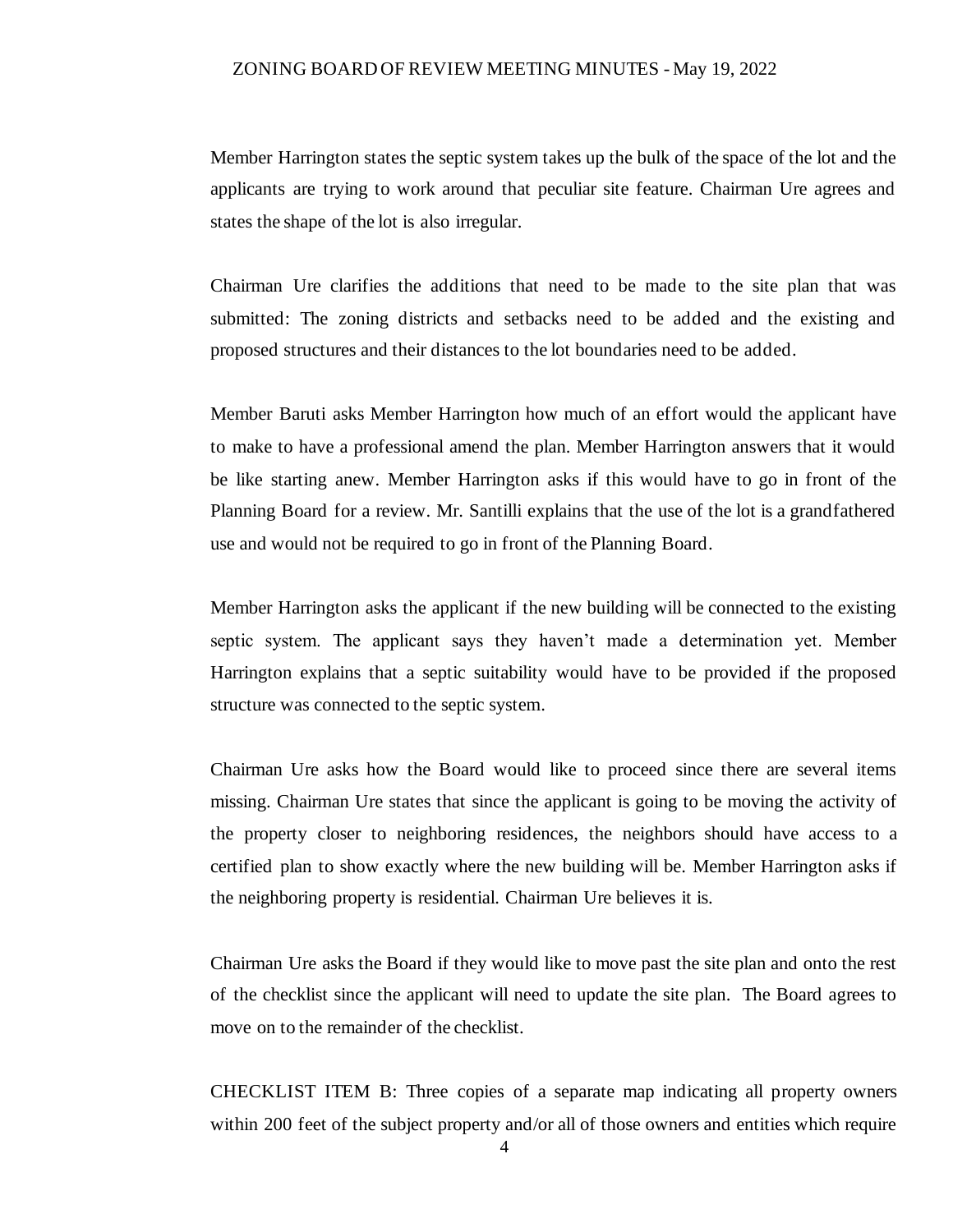notice under section 45-24-53 of the R.I.G.L., also depicting any zoning district boundary and uses of all neighboring properties.

## A MOTION WAS MADE BY MEMBER HARRINGTON AND SECONDED BY MEMBER SPOSATO THAT CHECKLIST ITEM B WAS COMPLETE. ALL WERE IN FAVOR.SO MOVED

CHECKLIST ITEM C: A soil erosion and stormwater control plan with supporting calculations based on standards approved by the USDA Soil Conservations Service and in conformity with the R.I. Erosion and Sediment Control Handbook.

Chairman Ure states the applicant requested a waiver for this checklist item.

A MOTION WAS MADE BY MEMBER SPOSATO AND SECONDED BY MEMBER HARRINGTON TO APPROVE THE REQUESTED WAIVER FOR CHECKLIST ITEM C. ALL WERE IN FAVOR. SO MOVED.

CHECKLIST ITEM D: A letter from a biologist indicating that there are no freshwater wetlands on or in proximity to the site such that the application is regulated by the R.I. Freshwater Wetlands Act. In those instances where the application is regulated by the R.I. Freshwater Wetlands Act, a physical alteration permit issued by the R.I. Department of Environmental Management, and where applicable, the U.S. Army Corp of Engineers, shall be required.

Chairman Ure explains the applicant has requested a waiver for Checklist Item D.

A MOTION WAS MADE BY MEMBER HARRINGTON AND SECONDED BY MEMBER BARUTI TO APPROVE THE REQUESTED WAIVER FOR CHECKLIST ITEM D. ALL WERE IN FAVOR. SO MOVED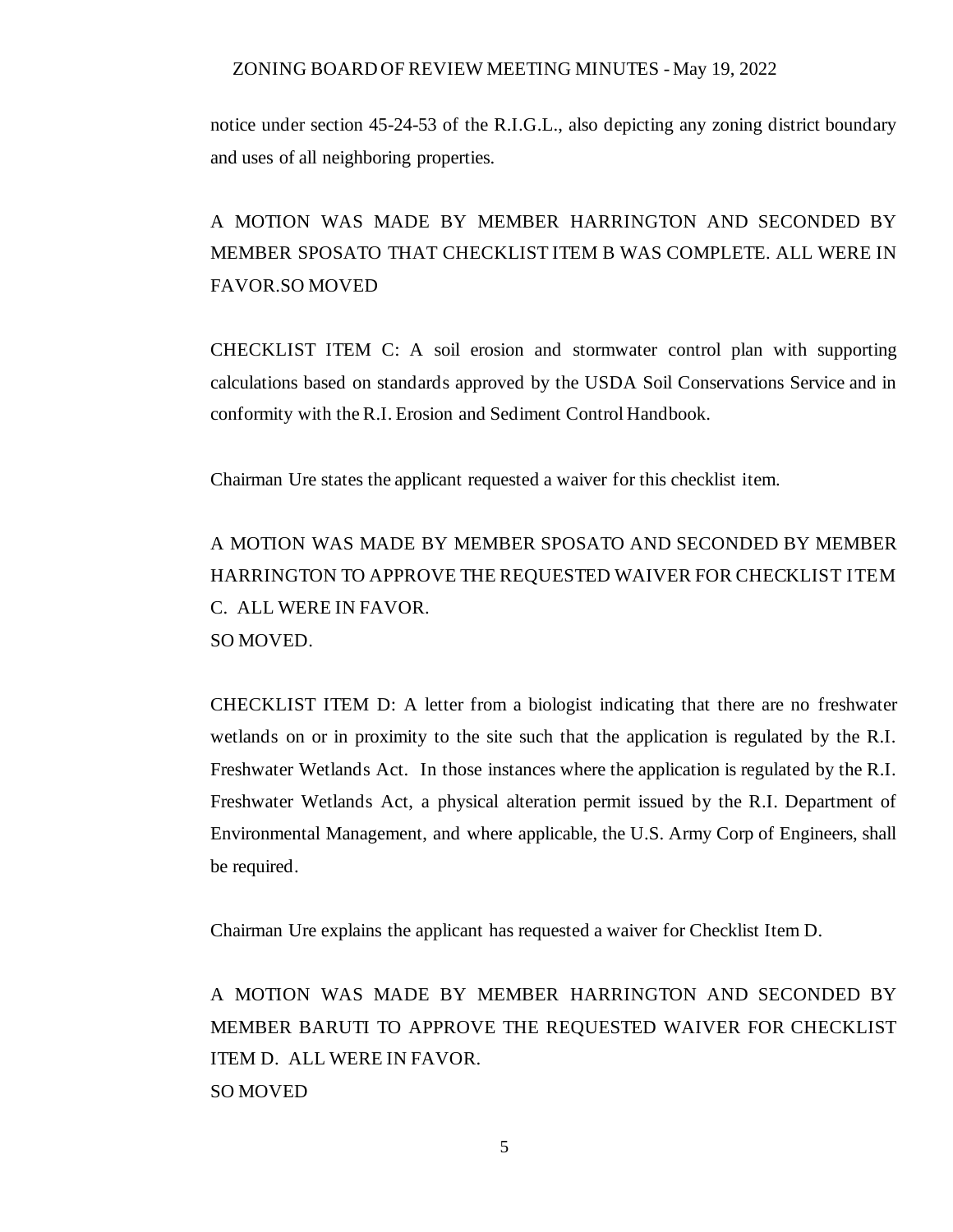CHECKLIST ITEM E: Location of existing septic system. Where construction requires approval by the R.I. DEM - Division of Land Resources for an ISDS (individual sewage disposal system) or change of use permit for the proposed activity, attach a copy to the application.

A MOTION WAS MADE BY MEMBER HARRINGTON AND SECONDED BY MEMBER SPOSATO THAT CHECKLIST ITEM E WAS COMPLETE. ALL WERE IN FAVOR. SO MOVED

Member Harrington states that on the submitted plan, there is a box that needs to be checked for DEM if there are freshwater wetlands located within 200' of the property that was not checked. Member Harrington explains this would cover Checklist Items D and E.

CHECKLIST ITEM F: Traffic Study addressing the potential impacts of the proposed activity.

Member Baruti states the applicant is seeking a waiver for Checklist Item F. Member Harrington explains that he does not anticipate more traffic than there has been in the past.

### A MOTION WAS MADE BY MEMBER SPOSATO TO GRANT THE WAIVER FOR CHECKLIST ITEM F.

Member Baruti states he agrees with Member Harrington that there will not be more traffic than there was in the past. He states that he is a little concerned of the location on Main St at the busy intersection with a blind corner. Chairman Ure agrees that it is a tough intersection but explains that when Holy Cow was there, it was very busy and he does not anticipate the proposed business will bring in the same volume of customers.

THE MOTION WAS SECONDED BY MEMBER HARRINGTON. ALL WERE IN FAVOR. SO MOVED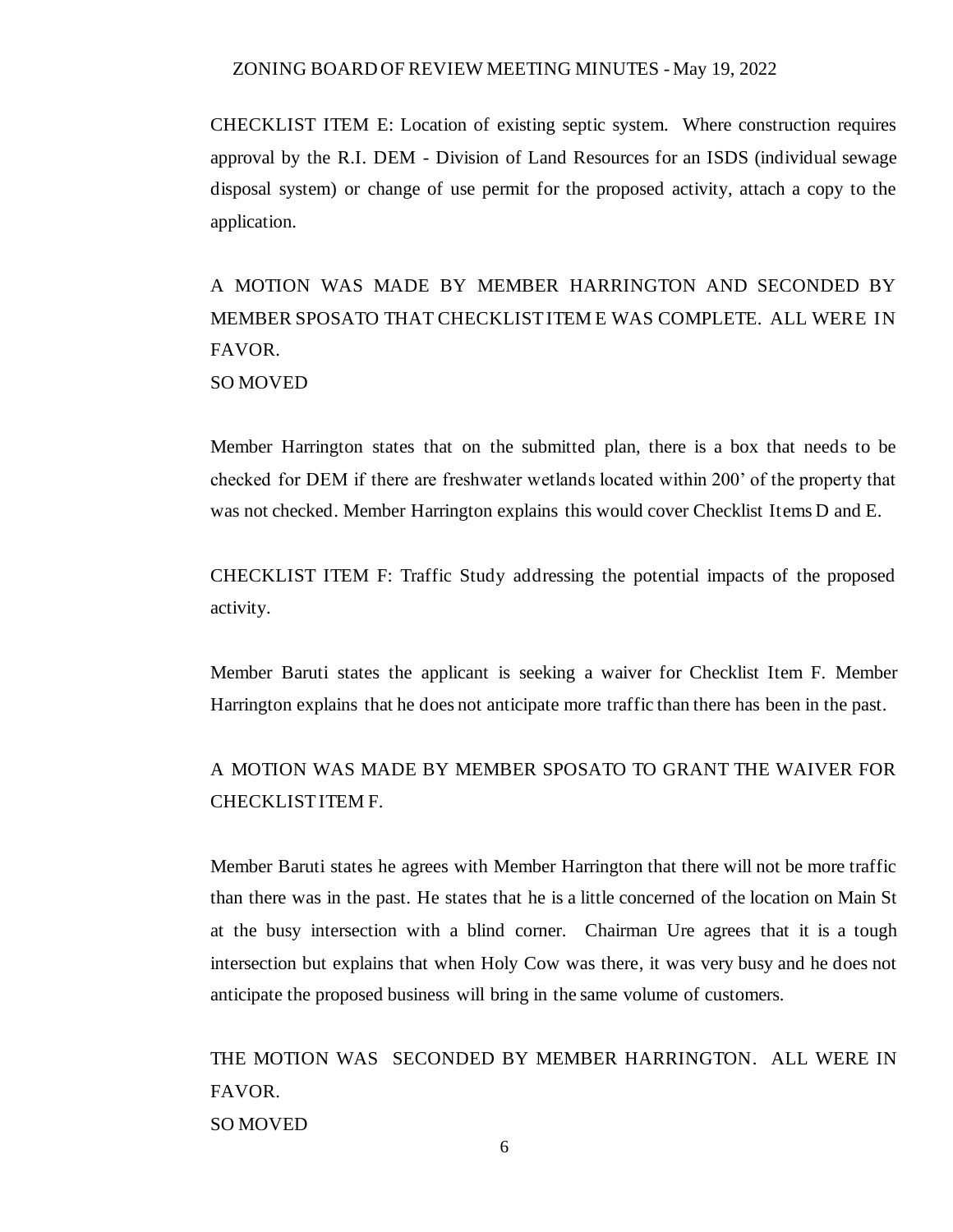CHECKLIST ITEM G: On a separate site plan, indicate existing and proposed topography at two (2) foot intervals.

A MOTION WAS MADE BY MEMBER HARRINGTON AND SECONDED BY MEMBER SPOSATO THAT CHECKLIST ITEM G HAS BEEN SATISFIED. ALL WERE IN FAVOR. SO MOVED

CHECKLIST ITEM H: Provide evidence that the proposed water supply has sufficient supply to support the proposed activity and is drinking water quality.

Member Harrington states that they have certification from the state that expired in 2021. Chairman Ure explains the applicant requested a waiver. Member Sposato states that the certification will have to be updated and a waiver cannot be granted since this is a public restaurant and the Health Department will want it updated.

A MOTION WAS MADE BY MEMBER HARRINGTON AND SECONDED BY MEMBER SPOSATO THAT CHECKLIST ITEM H WILL HAVE TO BE SUBMITTED TO THE BUILDING OFFICIAL BEFORE ISSUANCE OF A CERTIFICATE OF OCCUPANCY. ALL WERE IN FAVOR. SO MOVED

Chairman Ure states there are several things on checklist item A that need to be updated on the plan. He explains to the applicant that name, address, and 911 address need to be added to the plan. He explains that the applicant needs to follow checklist item A and ensure all of the requirements on there are met.

Member Baruti states that he is concerned that the applicant is going through these motions with the goal of changing the red writing on the site plan into black writing. Chairman Ure adds that he will also need to get the plan stamped and certified. Member Baruti states the applicant will need to provide a site plan to the building inspector's office for approval consistent with what he is representing to the Board. Member Harrington states that the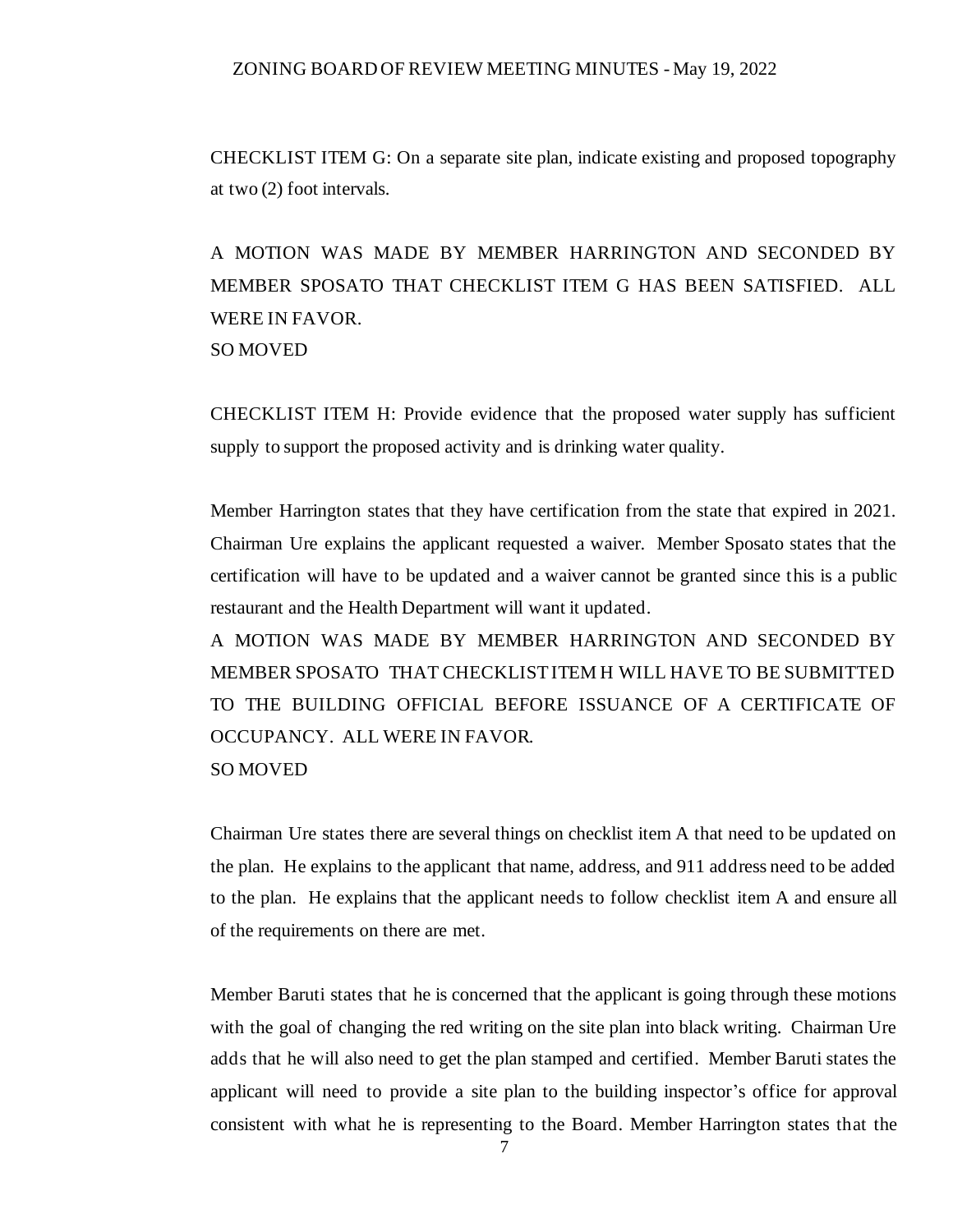applicant is going to need to get a new site plan. The current site plan is 13 years old and was created by Richard Green who is now deceased and no one is going to stamp and certify that plan as their own. He explains if this was just a special use and everything existed it would be different but this is a new structure proposal near residential houses.

Chairman Ure explains to applicant that this will be tabled until he can get a new site plan. Chairman Ure states that the applicant can present the new site plan at the next zoning board meeting, June 16th. If applicant does not have a new site plan by then we will have a continuance until July 21st. The applicant is told he once he has a new site map the board will do a Pre-App and a hearing within the same night.

Member Harrington explains to the applicant that he can have a limited content survey done to identify property lines, show the current structure, and the new proposed structure. Member Baruti further explains that the applicant must have everything on Checklist A completed. Chairman Ure explains that the applicant will need to send out a certified letter of the proposed structure to all of the abutter's list.

A MOTION WAS MADE BY MEMBER HARRINGTON AND SECONDED BY MEMBER SPOSATO FOR A CONTINUANCE UNTIL JUNE 16TH. ALL WERE IN FAVOR. SO MOVED

Petition  $V - A$  scheduled hearing on an application for aquifer protection permit to allow a brewery of beer, wine, and distilled alcoholic beverages within the existing structure. Petition filed by Quinlan Enterprise, mailing address 401 Main St, Ashaway, RI 02804. Owned by Hopkinton Industrial Park LLC located at 15 Gray Lane, Ashaway, RI 02804, and identified as AP 4 Lot 12, a manufacturing zone and filed in accordance with Appendix A - Zoning District Use Table, use category #510, a Primary Protection Zone "A = Aquifer Protection Permit."

Chairman Ure states the applicant has asked for a continuance until the June 16th meeting.